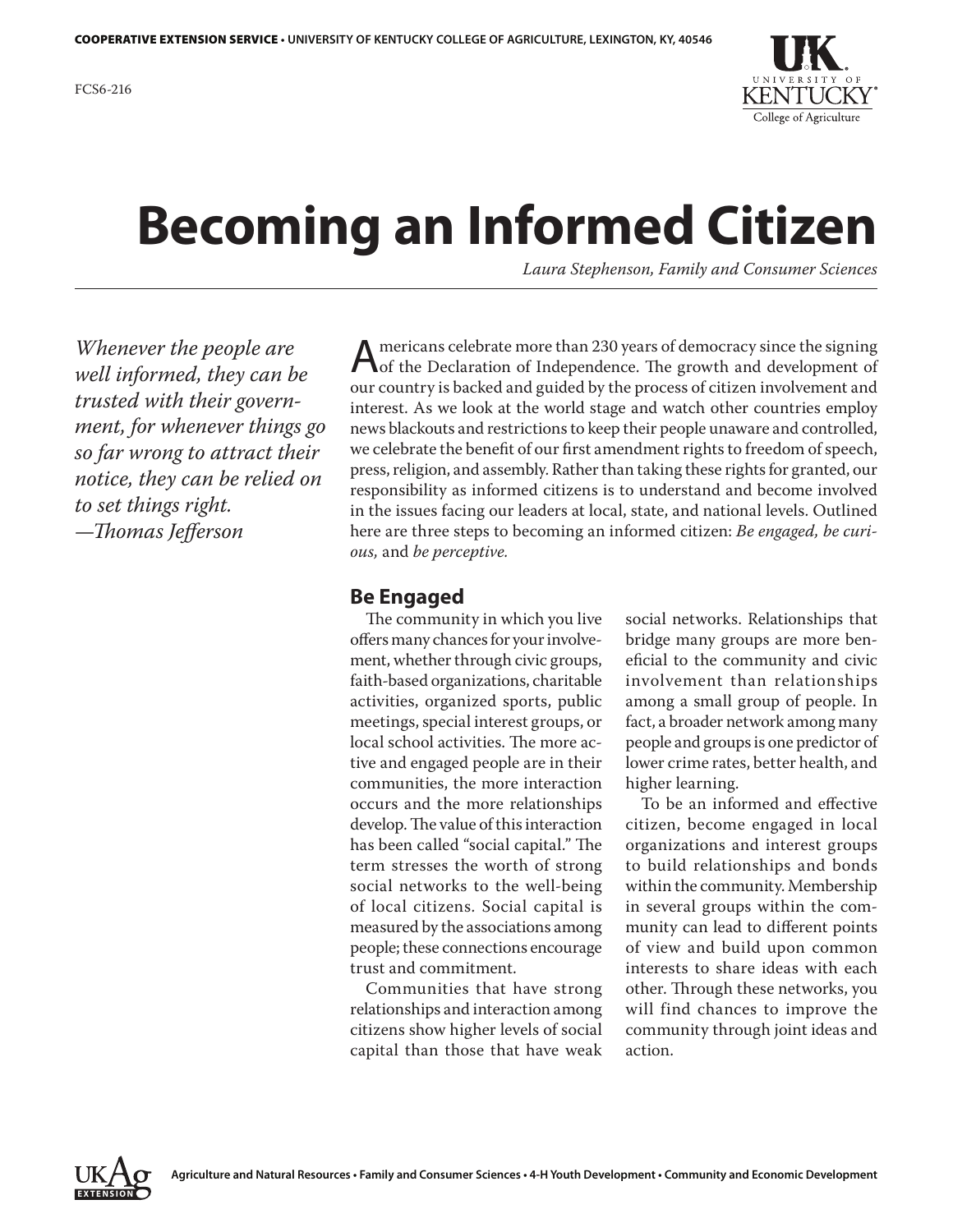*Identify the ways you build "social capital" in the community through this simple exercise. In the circles below write the names of people you know. Do you have more names listed in one area than another? This gives you an indication where your social capital is concentrated. Is your network small or broad based? Ask a family member or friend to complete the same exercise and compare answers. Where were your relationships the same? Where were they different? How have these relationships helped you to be more informed about your community?* 

The exercise shows how relationships and networks open the door to many opportunities to become an informed citizen. In a strong community network, information, ideas, and potential answers to community concerns are shared. With social support, people feel more empowered to seek solutions and affect positive changes.

#### **Be Curious**

With access to Internet and print resources we can rapidly link to our neighbor down the street or an Australian family living in Sydney. With

technology, our local news media reach us with rapid reporting. Local governments and organizations use local cable and Internet sites to host video downlinks of community meetings and programs. We have the world readily available at a moment's notice. At no other time have we been able to readily find so many answers, viewpoints, and ideas. It is important to be curious about our community and our world. Because we are a rapidly changing planet, learning about each other and forming relationships and networks broader than just our neighborhood



Source: R. Edwards.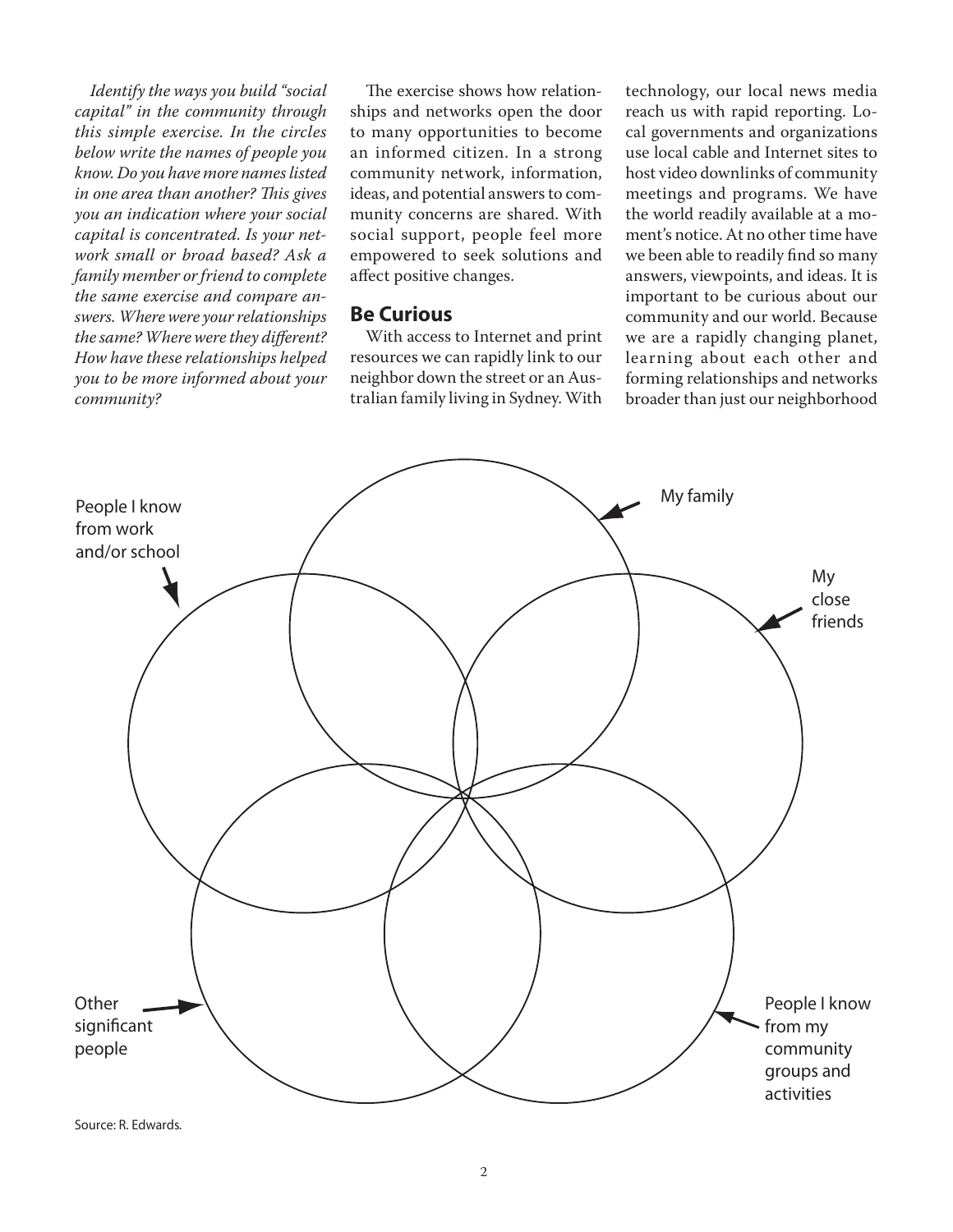can help us to be better-informed local and national citizens.

*Each morning Joan starts her day with coffee and the news. In the past five years this habit has not changed, but how she accesses the news has. No longer does the paperboy deliver the paper daily to her house, nor does she solely rely on the radio and television news. Instead, each morning she turns to the Internet for the latest news and world events. She has designed her browser home page to bring her up-to-theminute links to local, national, and world news.*

There are many ways to find answers to our questions in our communities: reading local governmental reports, attending town meetings, reading local online blogs, and watching area cable shows. Taking time to listen and read about current events is an important step in becoming an informed citizen. This step includes understanding issues that are of present concern to policymakers.

Within the Commonwealth there are organizations that provide information about state policy issues, committees, trends, and policy decisions. The Kentucky State Data Center (KSDC) provides state, county, and city information from data obtained through many resources including:

- U.S. Census
- Kentucky Vital Statistics
- Kentucky Department of **Education**

• Louisville Economic Monitor The State Data Center offers online access to reports, publications, and trend reports for the state. The Kentucky Legislative Research Commission (LRC) is another service agency of state government that keeps the

public informed on state legislative decisions and discussions. Through this agency Kentuckians can learn about committee reports, pre-filed bills, legislative action, and legislator contact information. The LRC issues publications, reports, and news releases on legislative action of interest to the public and policymakers.

An important key to being an informed citizen is to take time to read many different sources of information to build an understanding of the issues close to home as well as in our global community.

*Take a moment to note the sources of information you access to keep yourself informed. Circle the ones you rely on daily. Check those you feel provide accurate information. Place a star beside those that may be less accurate. What clues did you use to decide whether the information was accurate?*

#### **Be Perceptive**

We can soon become weighed down with information, about not only local events, activities, and issues but also national news, gossip, and opinions. How do we know what to believe in order to be an informed citizen? The key is to be perceptive in identifying reliable information. Perception is knowing and understanding. Before you decide if a source is reliable, find out who wrote the article, the sponsor of the article, the basic reason for the article, and the timeliness of the article. Having the ability to judge the accuracy of information is an important skill to becoming an informed citizen.

National news online sources such as New York Times and Washington Post are viewed as reputable sources. However, blogs, personal websites, talk radio, and television talk shows are designed to voice opinions rather

than to report news and facts. If you are researching information online, note the extension at the end of the domain name.

| <b>Extension   Source</b> |                                      |
|---------------------------|--------------------------------------|
|                           | .gov   Governmental                  |
|                           | .edu   Educational                   |
|                           | .com   Commercial                    |
|                           | org or .net   Check the site sponsor |

| <b>Information Reliability Checklist</b>                                                                                                                                          |     |    |  |
|-----------------------------------------------------------------------------------------------------------------------------------------------------------------------------------|-----|----|--|
| 1. Check the source of<br>information                                                                                                                                             | Yes | No |  |
| a. Is it a reliable resource<br>such as a credible<br>government agency?                                                                                                          |     |    |  |
| b. Is the author clearly<br>identified?                                                                                                                                           |     |    |  |
| c. Do the authors'<br>credentials support<br>their expertise to speak<br>on the subject?                                                                                          |     |    |  |
| 2. Is the information timely<br>(not outdated)?                                                                                                                                   |     |    |  |
| 3. Are other sources quoted<br>or linked also credible?                                                                                                                           |     |    |  |
| 4. According to others is<br>the information credible<br>(i.e. www.snopes.com,<br>Librarian's Index at http://<br>www.lii.org/, and Infomine<br>at http://infomine.ucr.<br>edu/)? |     |    |  |

In all situations check the author of the information and his or her credentials. For example, an author who is a registered dietician (R.D.) has knowledge to share about nutrition. However, there could be opinion or bias from information sponsored by a food distribution company. You would want to look further to find others who have no direct interest in the issue.